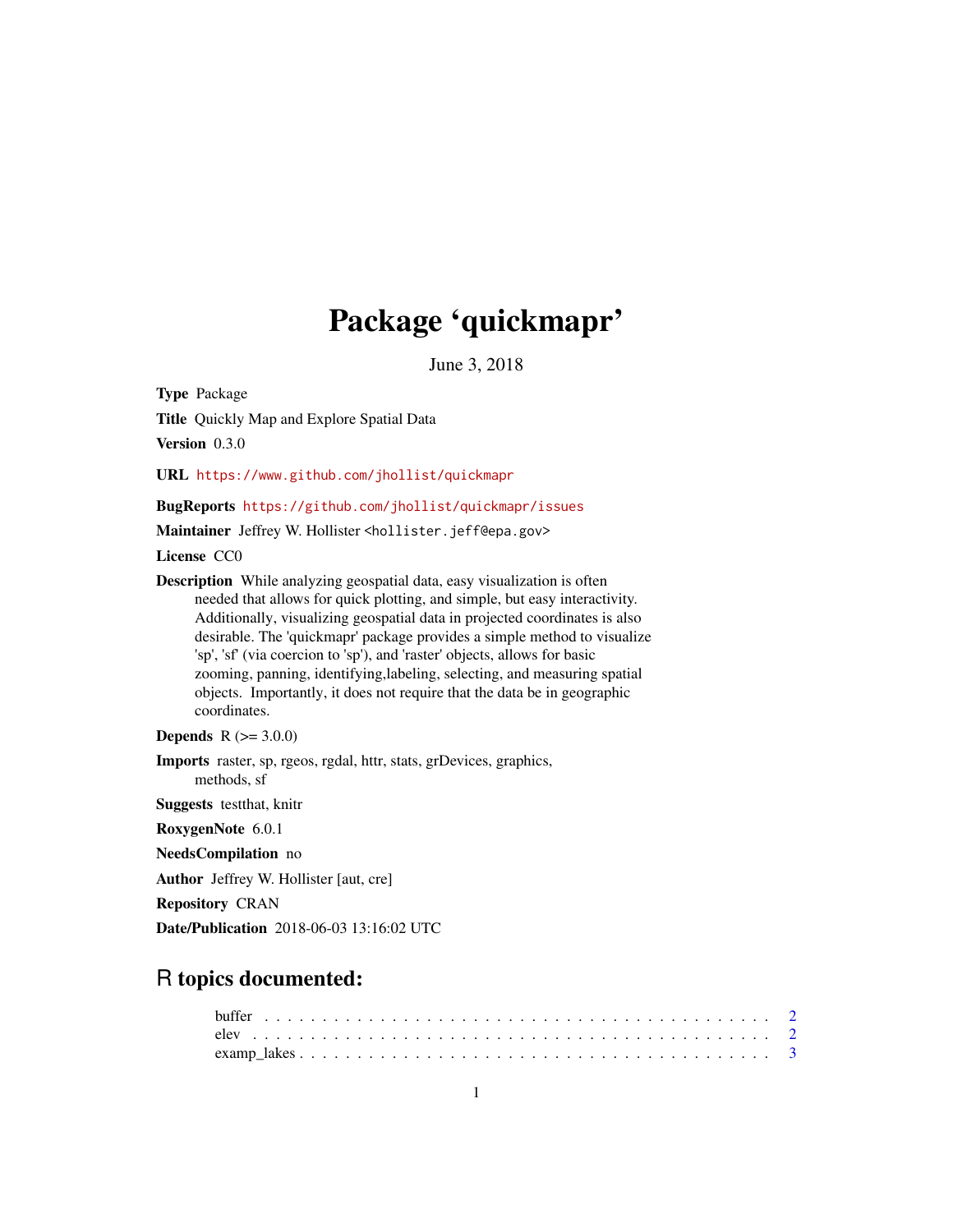#### <span id="page-1-0"></span> $2<sup>2</sup>$

|       |         |  |  |  |  |  |  |  |  |  |  |  |  |  |  |  |  |  |  |  |  | 3              |
|-------|---------|--|--|--|--|--|--|--|--|--|--|--|--|--|--|--|--|--|--|--|--|----------------|
|       |         |  |  |  |  |  |  |  |  |  |  |  |  |  |  |  |  |  |  |  |  | $\overline{4}$ |
|       |         |  |  |  |  |  |  |  |  |  |  |  |  |  |  |  |  |  |  |  |  | $\overline{4}$ |
|       | lake    |  |  |  |  |  |  |  |  |  |  |  |  |  |  |  |  |  |  |  |  | 5              |
|       |         |  |  |  |  |  |  |  |  |  |  |  |  |  |  |  |  |  |  |  |  | 5              |
|       |         |  |  |  |  |  |  |  |  |  |  |  |  |  |  |  |  |  |  |  |  | 6              |
|       | nlcd    |  |  |  |  |  |  |  |  |  |  |  |  |  |  |  |  |  |  |  |  | 6              |
|       |         |  |  |  |  |  |  |  |  |  |  |  |  |  |  |  |  |  |  |  |  | 6              |
|       |         |  |  |  |  |  |  |  |  |  |  |  |  |  |  |  |  |  |  |  |  | 7              |
|       |         |  |  |  |  |  |  |  |  |  |  |  |  |  |  |  |  |  |  |  |  | 7              |
|       | qmap    |  |  |  |  |  |  |  |  |  |  |  |  |  |  |  |  |  |  |  |  | 8              |
|       |         |  |  |  |  |  |  |  |  |  |  |  |  |  |  |  |  |  |  |  |  | 9              |
|       |         |  |  |  |  |  |  |  |  |  |  |  |  |  |  |  |  |  |  |  |  | 9              |
|       | samples |  |  |  |  |  |  |  |  |  |  |  |  |  |  |  |  |  |  |  |  | 10             |
|       | width   |  |  |  |  |  |  |  |  |  |  |  |  |  |  |  |  |  |  |  |  | 10             |
|       | ze      |  |  |  |  |  |  |  |  |  |  |  |  |  |  |  |  |  |  |  |  | -10            |
|       | 71      |  |  |  |  |  |  |  |  |  |  |  |  |  |  |  |  |  |  |  |  | -11            |
|       | ZO.     |  |  |  |  |  |  |  |  |  |  |  |  |  |  |  |  |  |  |  |  | -12            |
| Index |         |  |  |  |  |  |  |  |  |  |  |  |  |  |  |  |  |  |  |  |  | 13             |

buffer *Buffer of Lake Sunapee for* quickmapr *examples*

### Description

This example data is a SpatialPolygonsDataFrame representing a buffer of a single lake, Lake Sunapee.

#### Format

SpatialPolygonsDataFrame

elev *Elevation Data for* quickmapr *examples*

#### Description

This example data is a RasterLayer of the National Elevation Dataset for a buffer of Lake Sunapee.

#### Format

RasterLayer of 455 x 246 and 30 meter resolution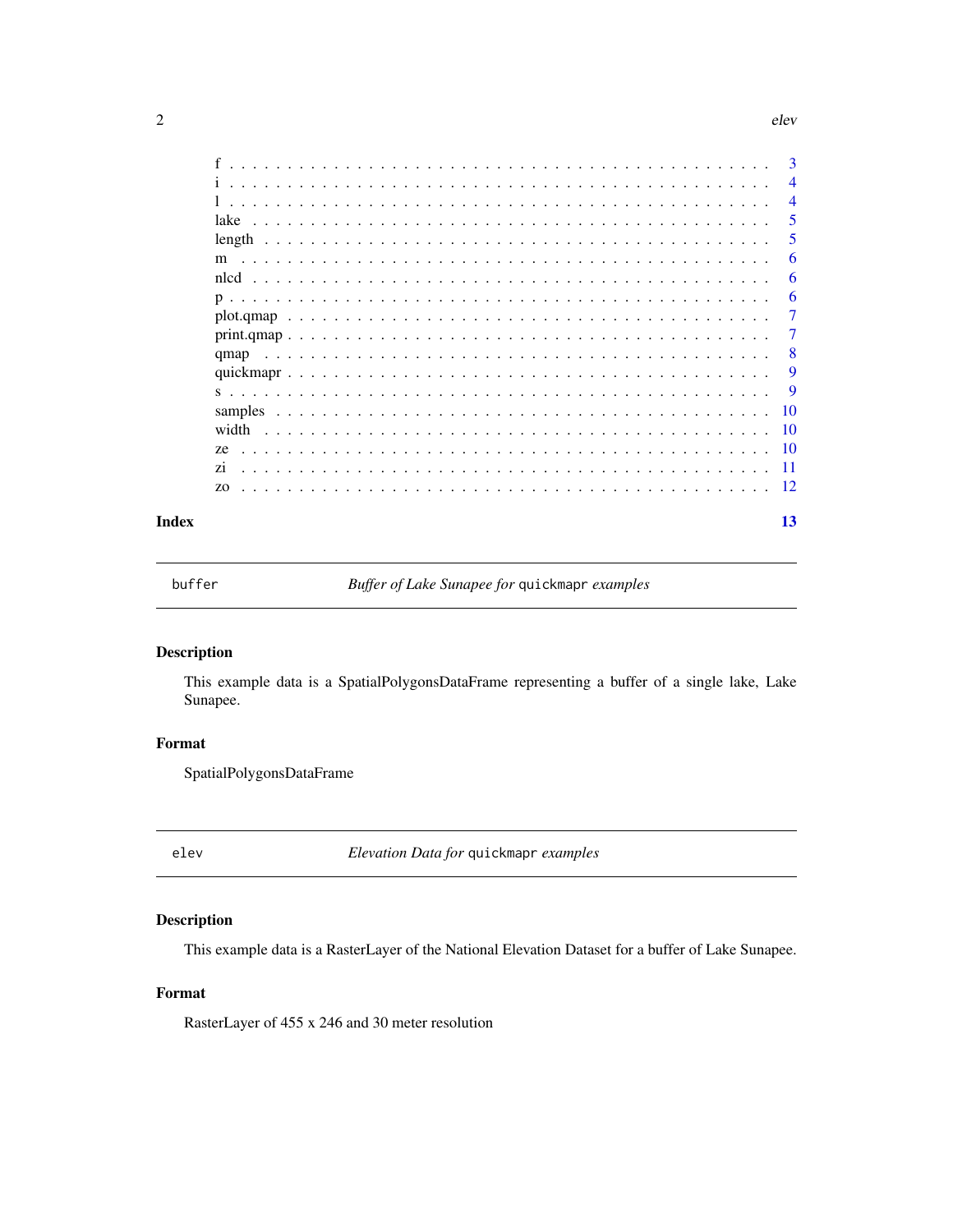<span id="page-2-0"></span>examp\_lakes *Lakes from the National Lakes Morphometry Dataset for* quickmapr *examples*

#### Description

This example data is a polygon dataset of many lakes in New Hampshire. Data for each lake are from the first version of the [National Lakes Morphometry Dataset.](https://edg.epa.gov/metadata/catalog/search/resource/details.page?uuid=%7B7DF16BCC-F72D-422F-B5CE-4886AAC6109C%7D)

#### Format

SpatialPolygonsDataFrame

f *Returns qmap object to original extent*

#### Description

Allows for restoring map to original extent. The inital map is replayed and the map extent of the object is reset to match the current display.

#### Usage

 $f(qmap\_obj = NULL)$ 

#### Arguments

qmap\_obj a qmap\_obj to restore

#### Examples

```
## Not run:
data(lake)
x<-qmap(list(lake,buffer,elev))
zi(x)
f(x)
```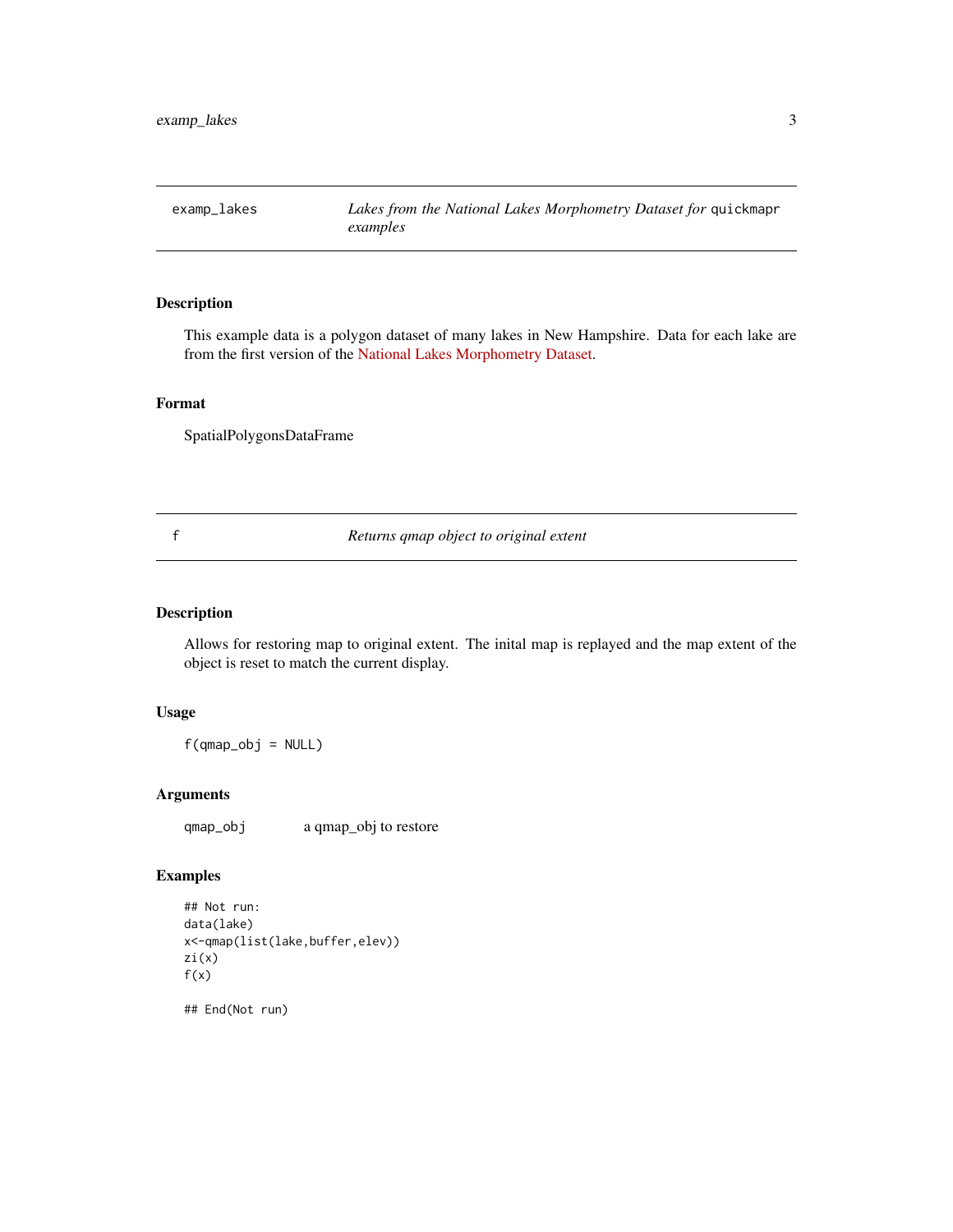<span id="page-3-0"></span>Interactively select an sp or raster object and print the data associated with it. i() only accepts a single input point.

#### Usage

 $i(qmap\_obj = NULL, i\_idx = 1, loc = NULL)$ 

#### Arguments

| qmap_obj | a gmap object from which to identify features.                                                                                    |
|----------|-----------------------------------------------------------------------------------------------------------------------------------|
| i_idx    | a numeric value specifying which data layer to identify or a character string<br>indicating the name of the layer. Defaults to 1. |
| loc      | A list with an x and y numeric indicating a location. Default is to interactively<br>get loc value until escaped.                 |

#### Value

Returns NULL. Identified values are printed to the screen.

#### Examples

```
## Not run:
data(lake)
qm<-qmap(list(lake,elev,samples))
i(qm,"lake")
i(qm,"samples")
i(qm,2)
## End(Not run)
```
l *Label features*

#### Description

It is useful to be able to provide labels to features on your map when examining the results of given analysis. This function adds labels for a given layer (currently just point or polygon layers).

#### Usage

l(qmap\_obj, field = NULL, layer = 1)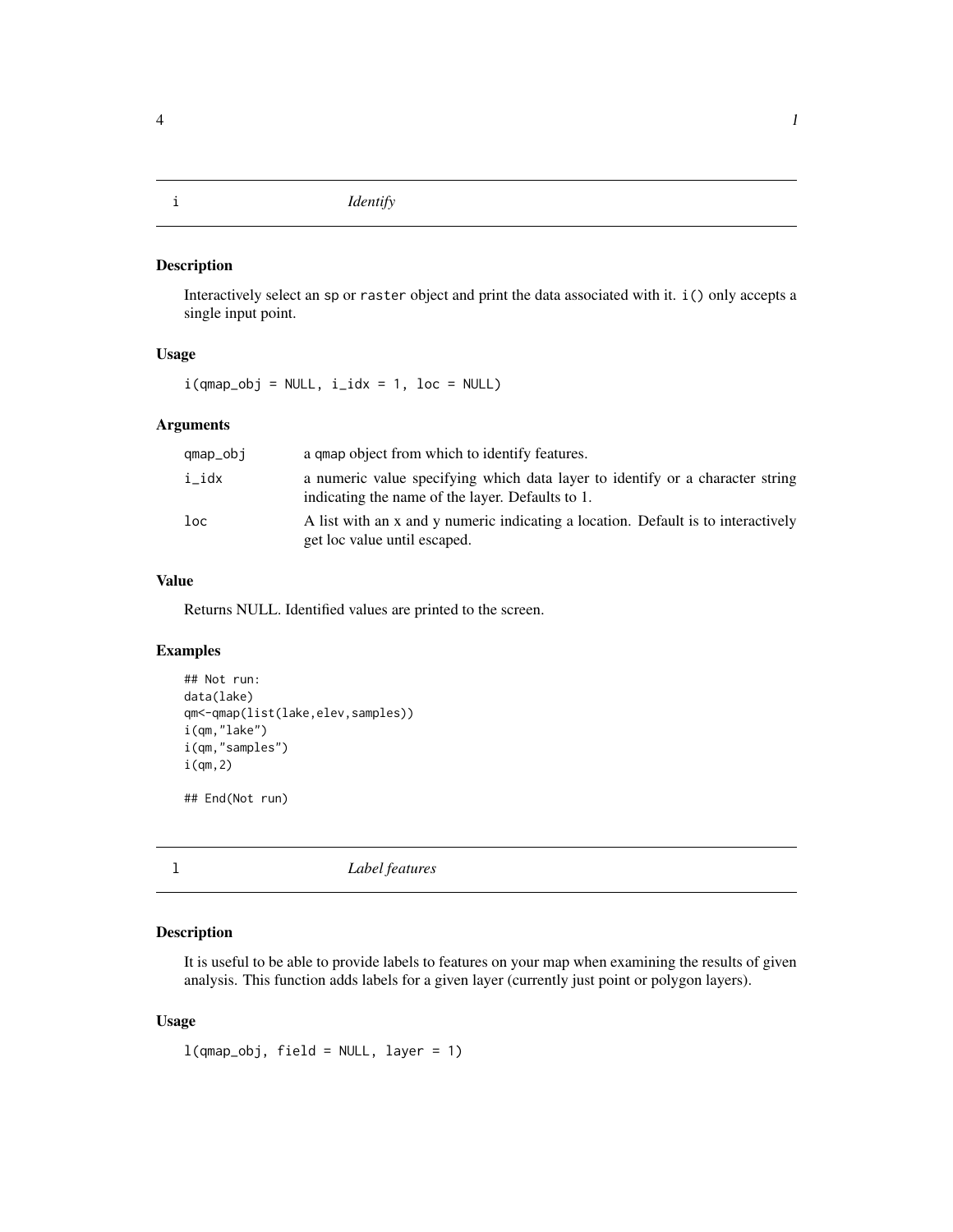#### <span id="page-4-0"></span>lake 5

#### Arguments

| qmap_obj | a qmap object from which to pull the labels. Raster layers are ignored. Will also<br>accept sp objects. |
|----------|---------------------------------------------------------------------------------------------------------|
| field    | a field in the sp object to use to label the features. Defaults to row names().                         |
| laver    | identify which sp layer to label. Defaults to first layer in qmap_obj\$map_data.                        |

#### Examples

```
## Not run:
data(lake)
qm<-qmap(lake,width,buffer)
l(qm,'COMID')
l(qm, layer = 2)l(qm, \text{ layer} = "buffer")## End(Not run)
```
lake *Lake Data for* quickmapr *examples*

#### Description

This example data is a SpatialPolygonsDataFrame of a single lake, Lake Sunapee.

#### Format

SpatialPolygonDataframe with 1 lakes, each with 13 variables

length *Maximum Lake Length line for* quickmapr *examples*

#### Description

This example data is a line dataset representing the maximum lake length.

#### Format

SpatialLines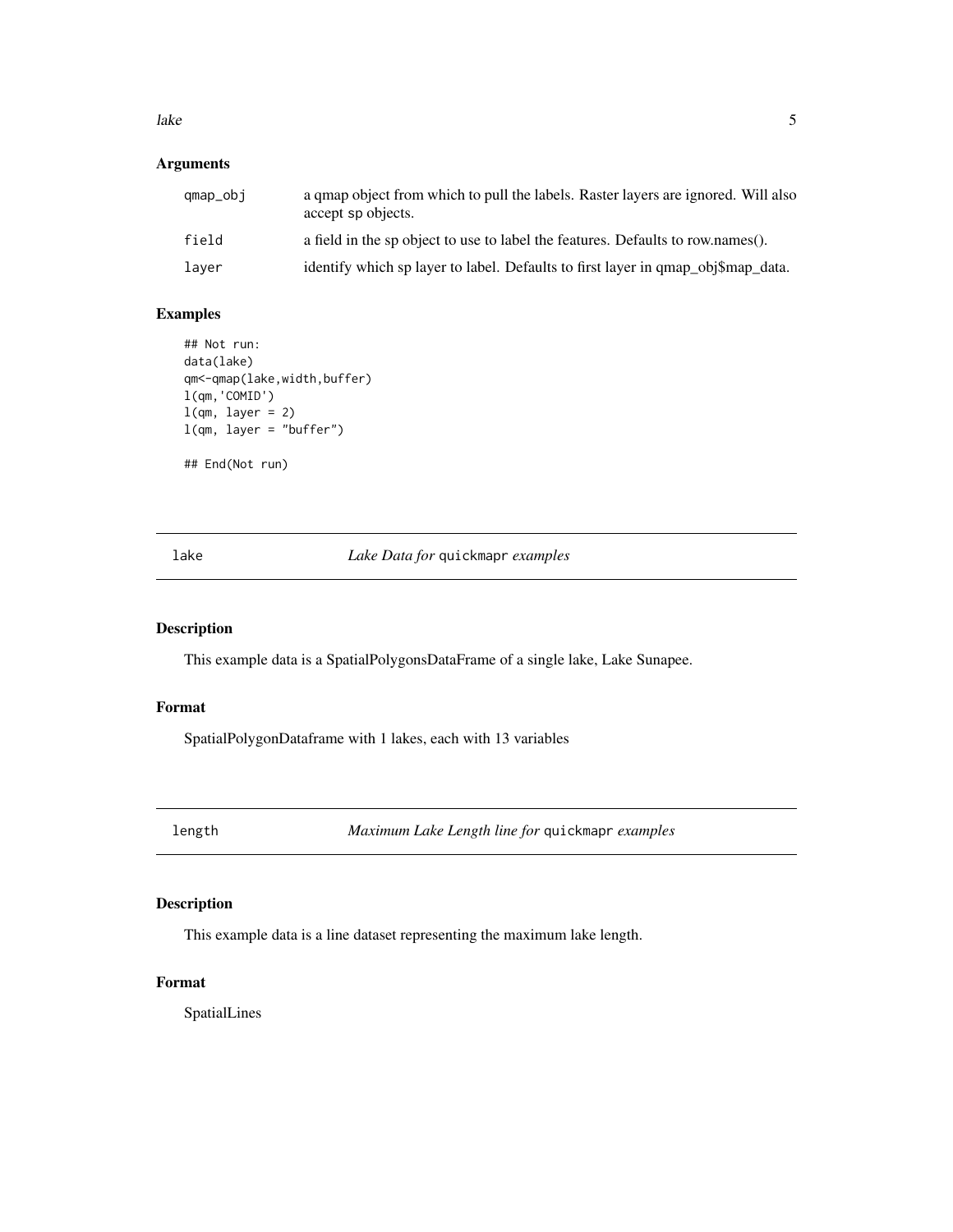<span id="page-5-0"></span>Allows interactive selection of points and returns length of selecte line in units of the current qmap object.

#### Usage

m(qmap\_obj = NULL)

#### Arguments

qmap\_obj a qmap object from which to measure features.

Land Cover Data for quickmapr examples

#### Description

This example data is a RasterLayer of the National Land Cover Dataset for a buffer of Lake Sunapee.

#### Format

RasterLayer of 467 x 262 and 30 meter resolution

p *Pan the current plot*

#### Description

Interactively reposition the current plot. Works on an existing qmap object. Simply pass that object to p(). A single repositioning results and the extent of the qmap object is changed.

#### Usage

p(qmap\_obj = NULL, loc = NULL)

#### Arguments

| qmap_obj | A gmap object. Optional, but performs better with larger data sets.               |
|----------|-----------------------------------------------------------------------------------|
| $1$ oc   | A list with an x and y numeric indicating a location. Default is to interactively |
|          | get loc value until escaped.                                                      |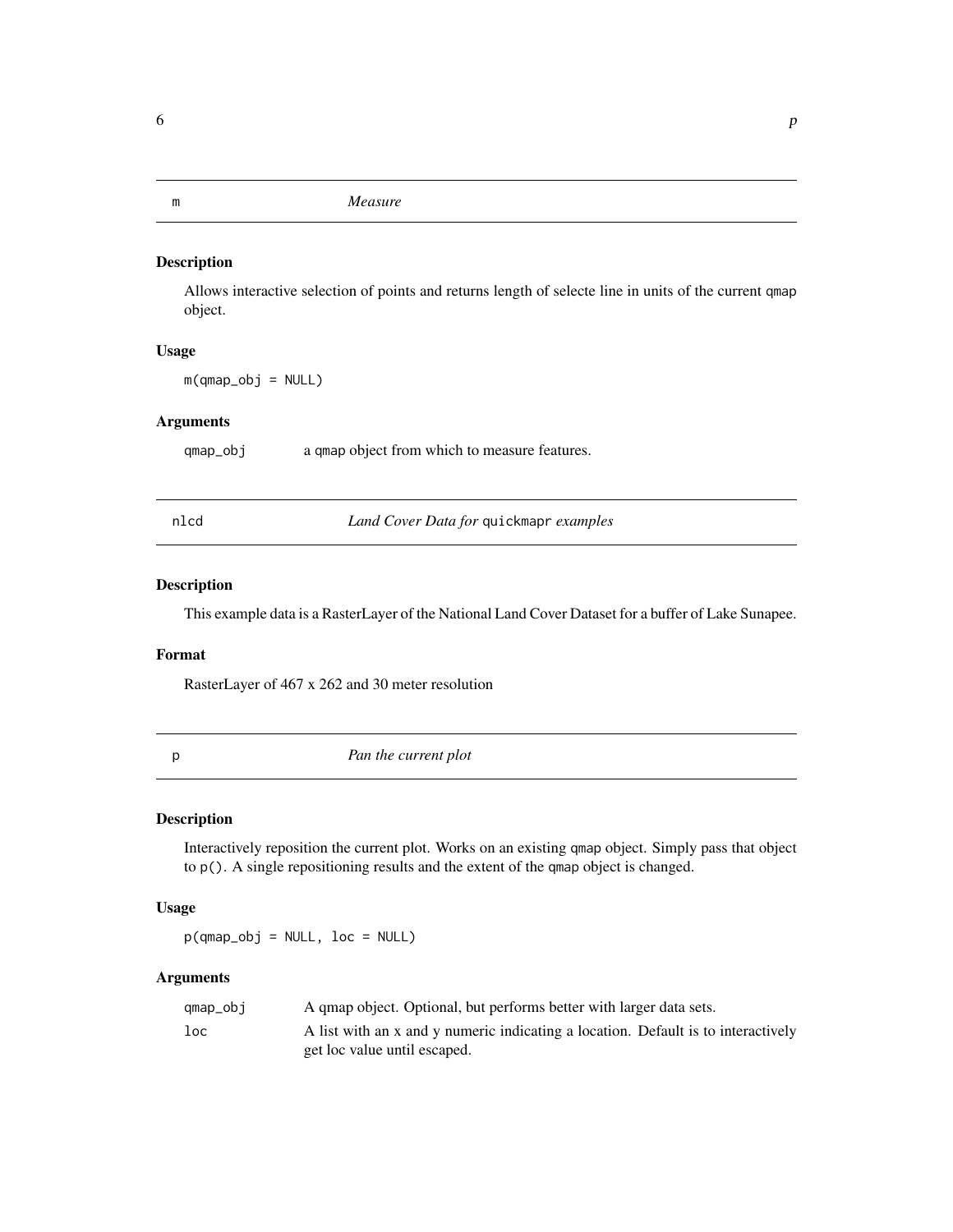#### <span id="page-6-0"></span>plot.qmap 7 and 2008 and 2008 and 2008 and 2008 and 2008 and 2008 and 2008 and 2008 and 2008 and 2008 and 2008

#### Examples

```
## Not run:
data(lake)
x<-qmap(list(lake,buffer,elev))
p()
## Or
p(x)
## End(Not run)
```
plot.qmap *Default plotting of a qmap object*

#### Description

Plots the qmap class and uses the order, colors, extent, and fill option from qmap.

### Usage

```
## S3 method for class 'qmap'
plot(x, \ldots)
```
#### Arguments

|          | input qmap class to plotS       |
|----------|---------------------------------|
| $\cdots$ | options passed to image or plot |

print.qmap *Default plotting of a qmap object*

#### Description

Plots a qmap object

#### Usage

## S3 method for class 'qmap'  $print(x, \ldots)$ 

#### Arguments

|   | input qmap class to print |
|---|---------------------------|
| . | options passed to plot    |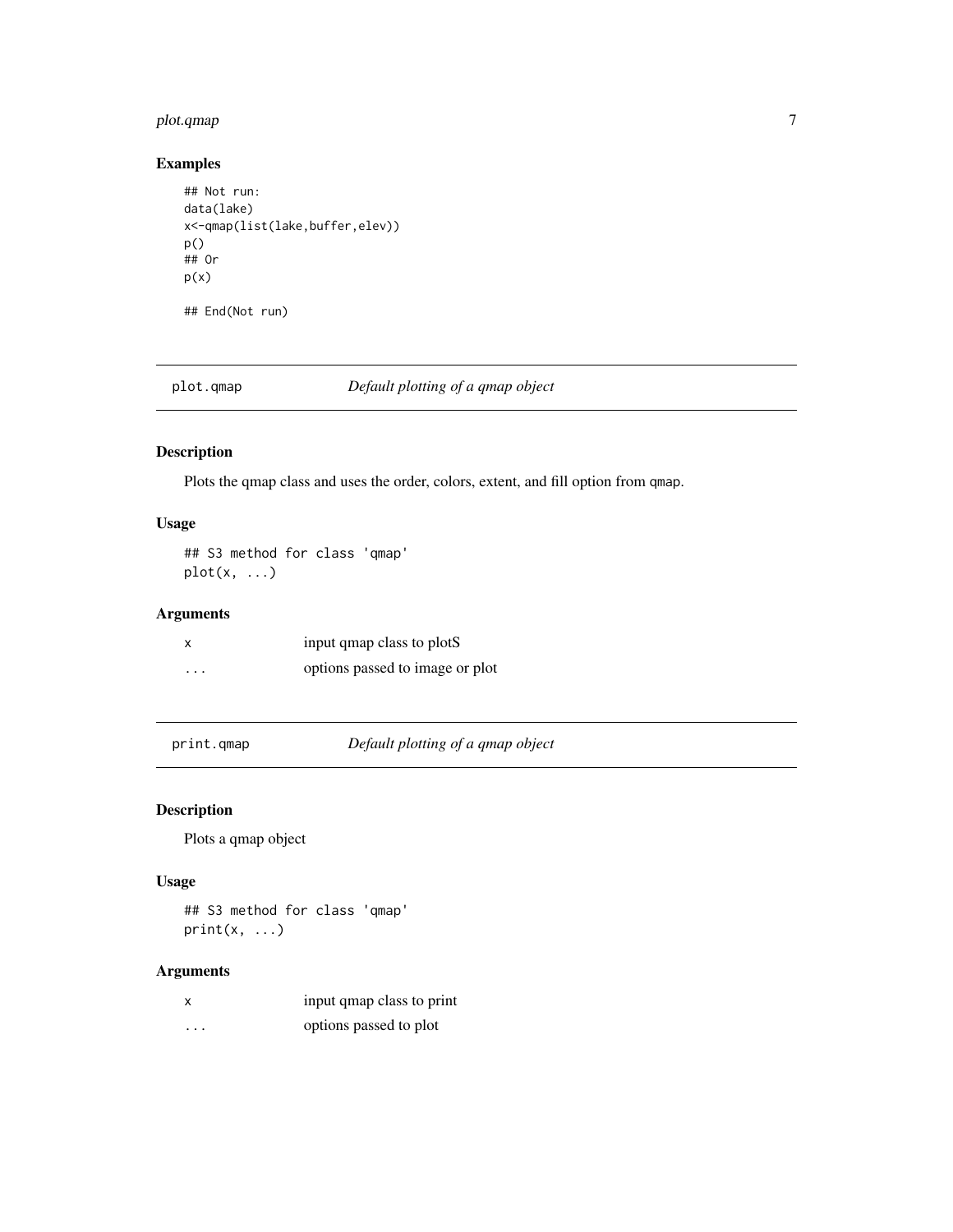<span id="page-7-1"></span><span id="page-7-0"></span>qmap *Build qmap object*

#### Description

This function builds the qmap object that forms the basis for the rest of the [quickmapr](#page-8-1) package.

#### Usage

```
qmap(..., extent = NULL, order = 1:length(mapdata),colors = 1:length(mapdata), fill = FALSE, prj = TRUE,
 basemap = c("none", "1m_aerial", "topo"), resolution = 300)
```
#### Arguments

|            | Spatial objects to map. Maybe passed as objects, a list of spatial objects, or a<br>qmap object                                                                                                                                                                                            |
|------------|--------------------------------------------------------------------------------------------------------------------------------------------------------------------------------------------------------------------------------------------------------------------------------------------|
| extent     | A sp or raster object to use as the initial extent of the map. Defaults to the<br>maximum extent of all input object                                                                                                                                                                       |
| order      | draw order of the spatial object. Defaults to order in mapdata                                                                                                                                                                                                                             |
| colors     | line colors. Defaults to 1:length (mapdata)                                                                                                                                                                                                                                                |
| fill       | Logical to determine if polygons should be filled (using colors) or just the border<br>colored.                                                                                                                                                                                            |
| prj        | Logical to check projections of input spatial objects. Transformation, if needed,<br>should be done prior to mapping with $sp::spTransform()$ .                                                                                                                                            |
| basemap    | a basemap generated from get_basemap                                                                                                                                                                                                                                                       |
| resolution | Specifies the width in pixels of the retrieved basemap. Larger values result in<br>higher resolution images but since the images are downloaded for each zoom<br>level can result in delays. Default is 300, while $\sim 600$ is a decent compromise for<br>performance and image quality. |

#### Value

Function displays a map from the input mapdata parameter and returns a recorded plot.

#### Examples

```
## Not run:
data(lake)
mymap<-list(elev,lake,buffer,length,samples)
qm<-qmap(mymap)
#change draw order and which data is displayed
qmap(qm,order=c(2,3,5))
#add a basemap
qm<-qmap(qm,basemap="1m_aerial", resolution = 800)
```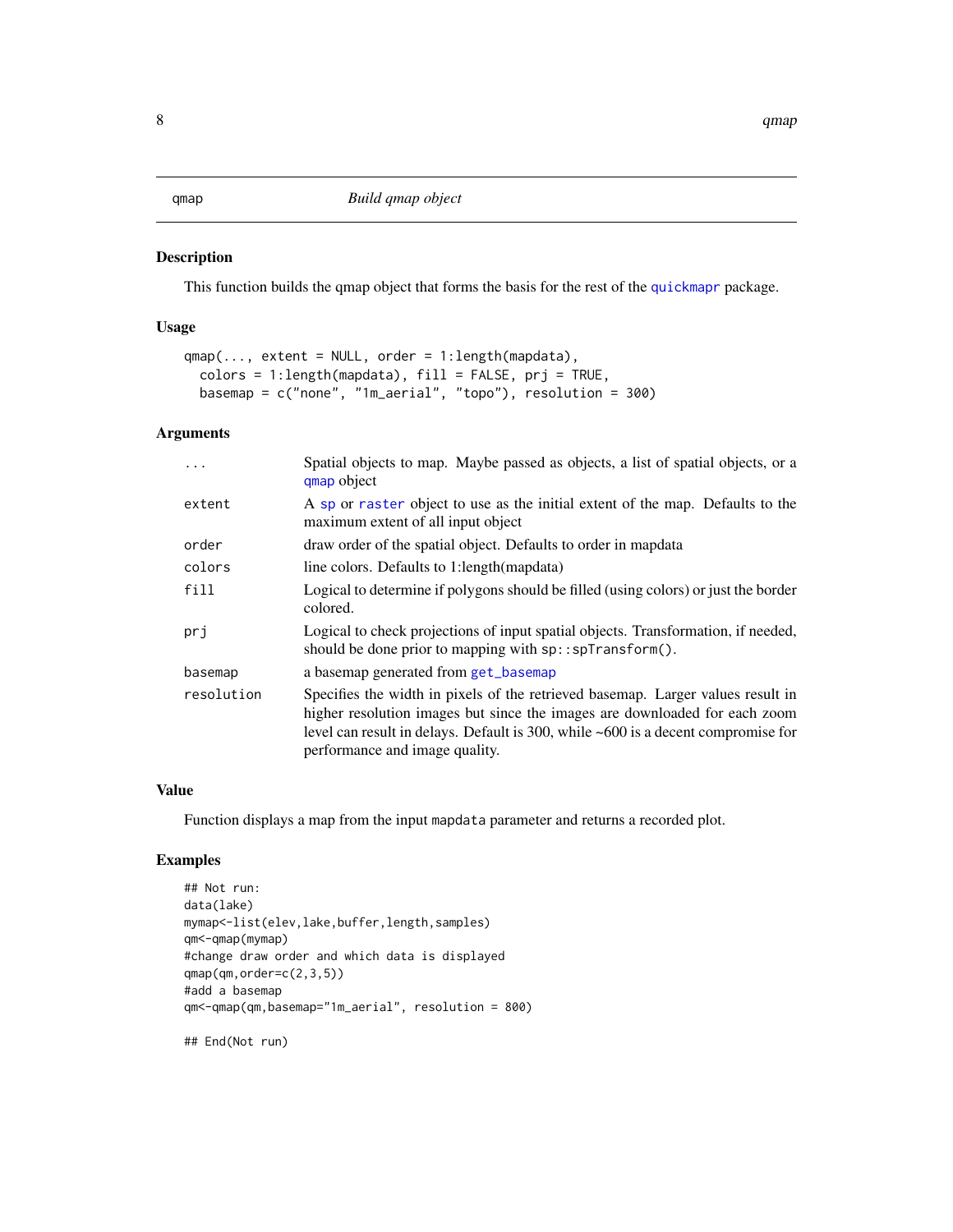<span id="page-8-1"></span><span id="page-8-0"></span>

This package provides tools to quickly viusalize and interact with [sp](#page-0-0) and [raster](#page-0-0) objects. Simple interactivity includes panning, zooming, identifying, and labelling. The goal of [quickmapr](#page-8-1) is to make working with spatial data easy and quick, it is not intended to provide publication quality maps.

s *Select*

#### Description

Interactively select a single sp or raster object and return the object. s() only accepts a single input point.

#### Usage

 $s$ (qmap\_obj = NULL,  $s$ \_idx = 1, loc = NULL)

#### Arguments

| qmap_obj | a quap object from which to select features.                                                                                      |
|----------|-----------------------------------------------------------------------------------------------------------------------------------|
| s_idx    | a numeric value specifying which data layer to select or a character string indi-<br>cating the name of the layer. Defaults to 1. |
| loc      | A list with an x and y numeric indicating a location. Default is to interactively<br>get loc value.                               |

#### Value

Returns a selected sp object

#### Examples

```
## Not run:
data(lake)
qm<-qmap(list(lake,elev,samples))
s(qm,"lake")
s(qm,3)
```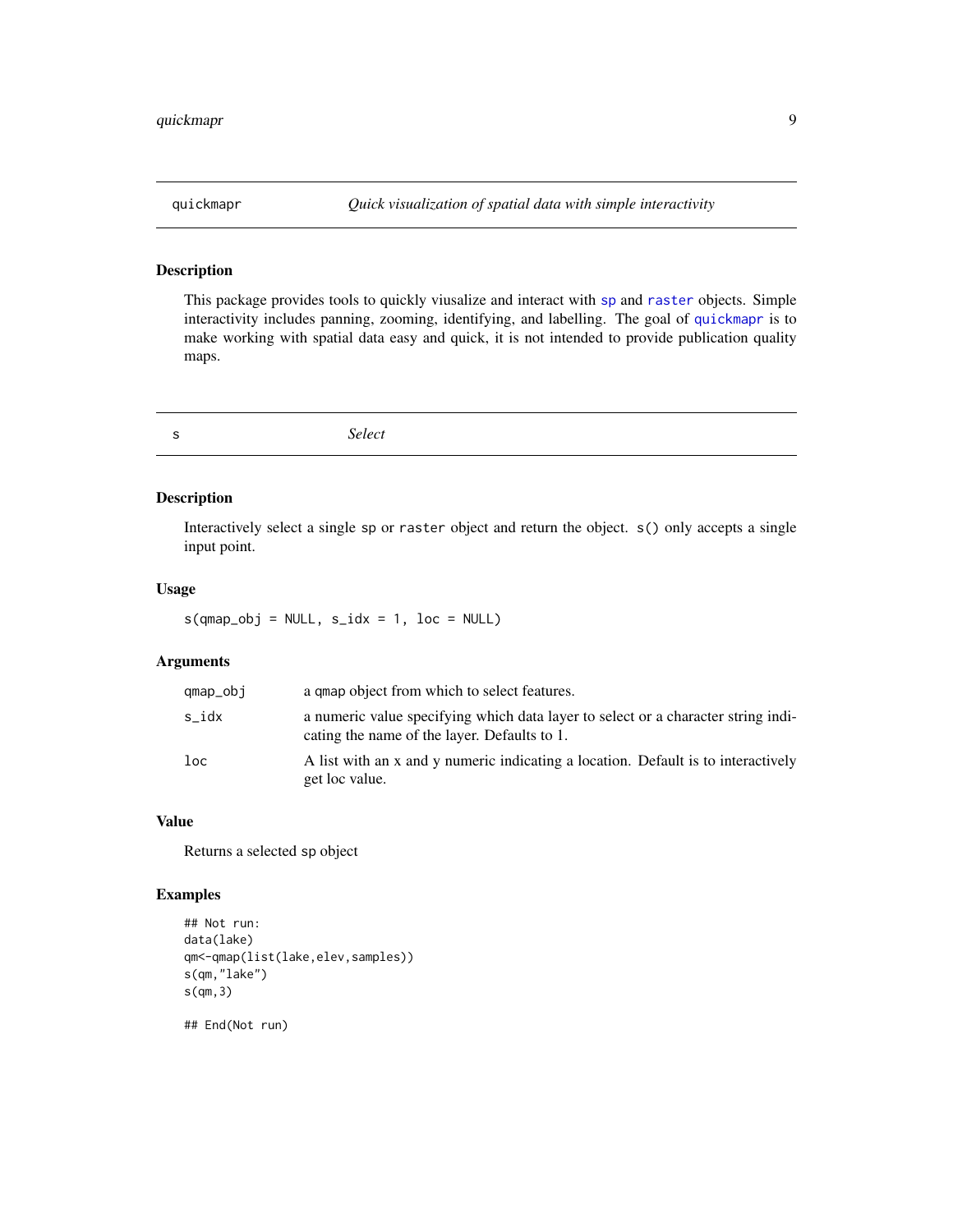<span id="page-9-0"></span>This is a fabricated point dataset for what might be a common type of data collected for a lake. This example data is a fabricated point dataset with data for each location.

#### Format

SpatialPointsDataFrame

width *Maximum lake width for* quickmapr *examples*

#### Description

This example data is a line dataset representing the maximum lake width. Maximum lake width is defined as the longest line perpendciular to the maximum lake length.

#### Format

SpatialLines

ze *Zooms in on extent*

#### Description

Select a bounding box interactively and zoom to that extent. Works on an existing qmap object. Simply pass that object to ze(). A single zoom in to the selected extent results and the extent of the qmap object is changed.

#### Usage

ze(qmap\_obj = NULL, extent = NULL)

#### Arguments

| qmap_obj | A qmap object. Optional, but performs better with larger data sets. |
|----------|---------------------------------------------------------------------|
| extent   | A Spatial* object to specify extent to zoom into.                   |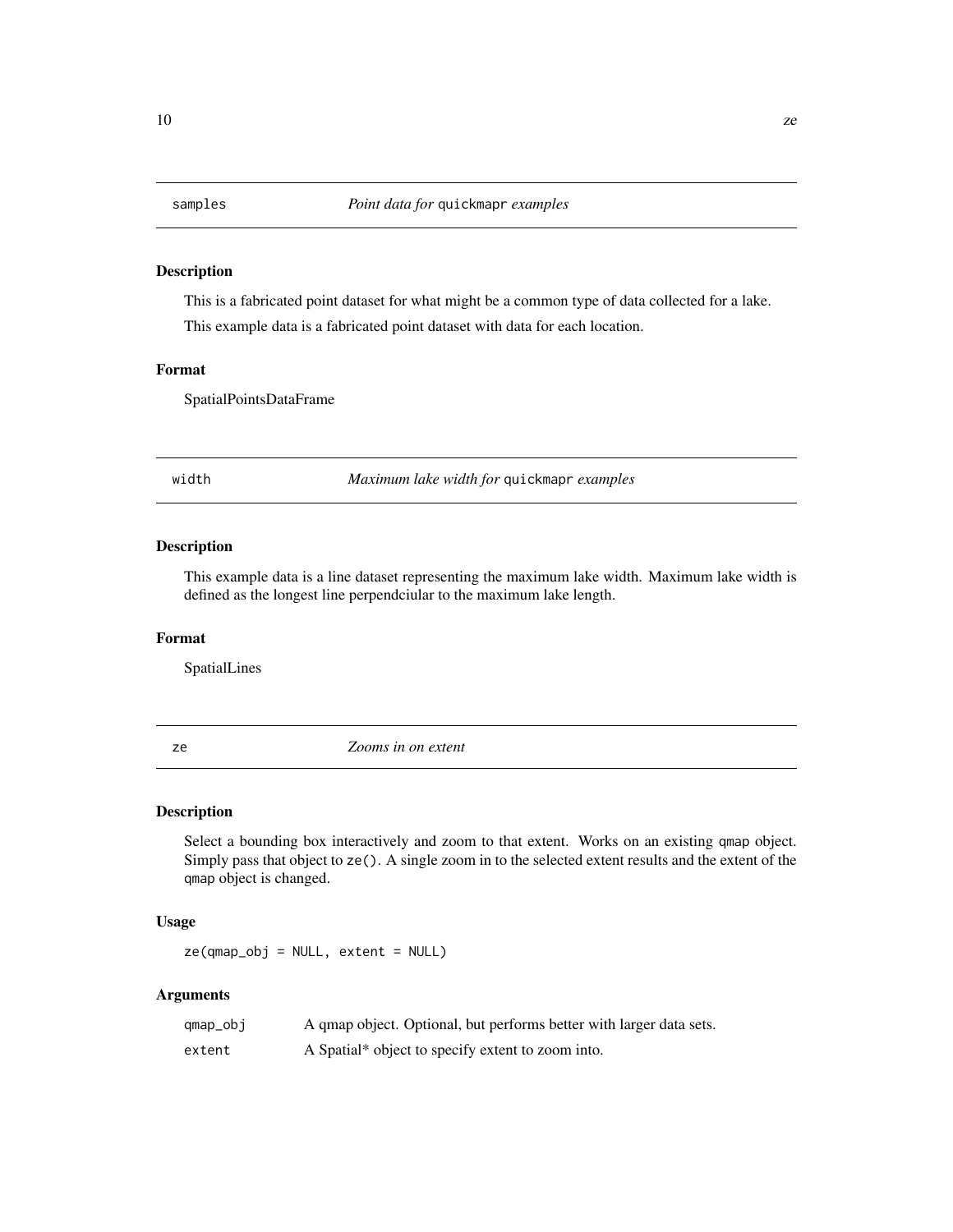<span id="page-10-0"></span>

#### Examples

```
## Not run:
data(lake)
qmap(list(lake,buffer,elev))
ze()
## End(Not run)
```
#### zi *Zooms in on current plot*

#### Description

Interactively zoom in on the current plot. Works on an existing qmap object. Simply pass that object to zi(). A single zoom in results and the extent of the qmap object is changed.

#### Usage

 $zi(qmap\_obj = NULL, zoom\_perc = 0.5, loc = NULL)$ 

#### Arguments

| qmap_obj  | A gmap object. Optional, but performs better with larger data sets.                                               |
|-----------|-------------------------------------------------------------------------------------------------------------------|
| zoom_perc | A proportion to determine the zoom level. The x and y axes are reduced by this<br>amount. Default is 0.5.         |
| loc       | A list with an x and y numeric indicating a location. Default is to interactively<br>get loc value until escaped. |

#### Examples

```
## Not run:
data(lake)
x<-qmap(list(lake,buffer,elev))
zi(x)
## End(Not run)
```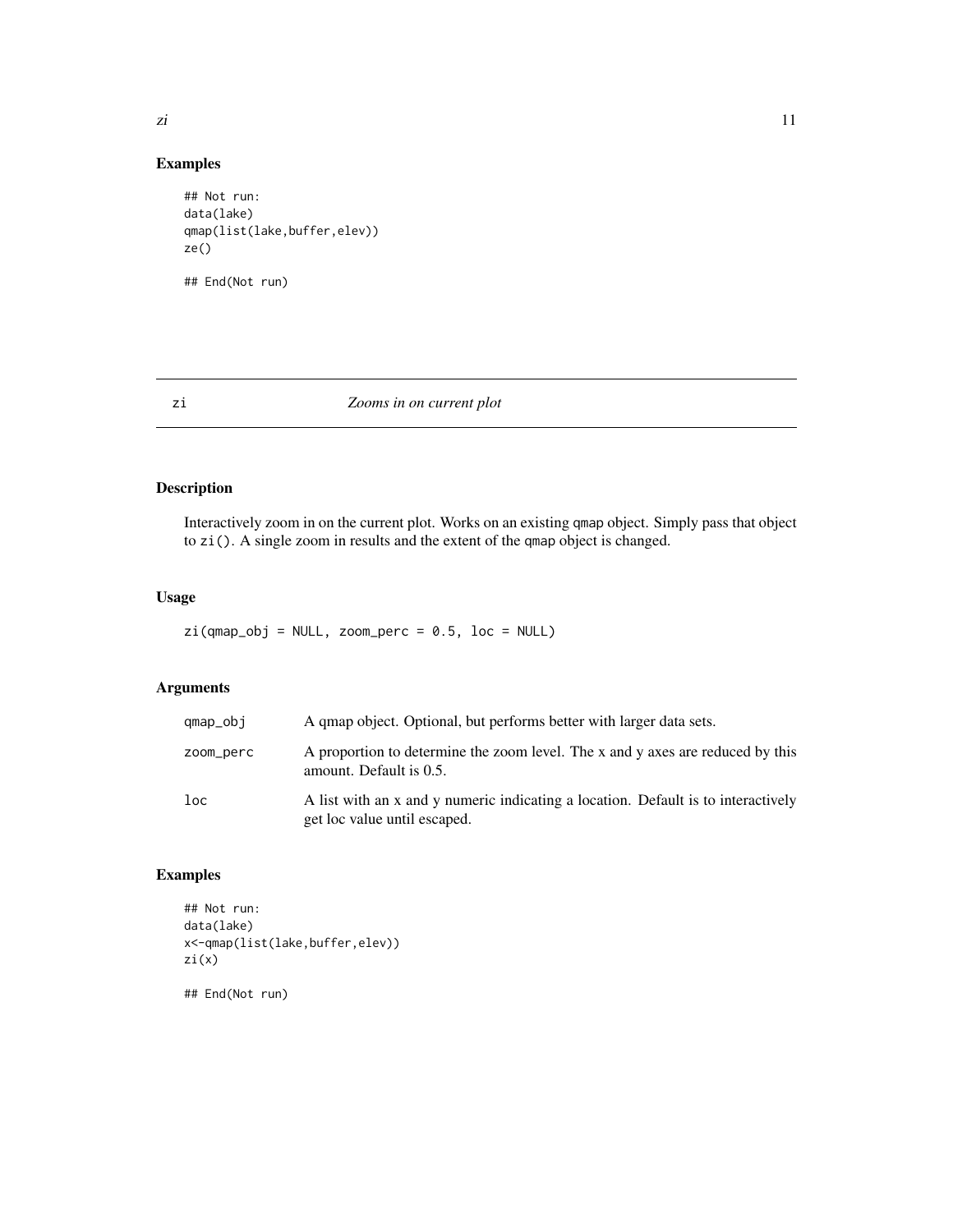<span id="page-11-0"></span>Interactively zoom out on the current plot. Works on an existing qmap object. Simply pass that object to zo(). A single zoom out results and the extent of the qmap object is changed.

#### Usage

 $zo(qmap\_obj = NULL, zoom\_perc = 0.5, loc = NULL)$ 

#### Arguments

| qmap_obj  | A qmap object. Optional, but performs better with larger data sets.                                               |
|-----------|-------------------------------------------------------------------------------------------------------------------|
| zoom_perc | A proportion to determine the zoom level. The x and y axes are increased by<br>this amount. Default is 0.5.       |
| loc       | A list with an x and y numeric indicating a location. Default is to interactively<br>get loc value until escaped. |

### Examples

```
## Not run:
data(lake)
qm<-qmap(list(lake,buffer,elev))
zo(qm)
```